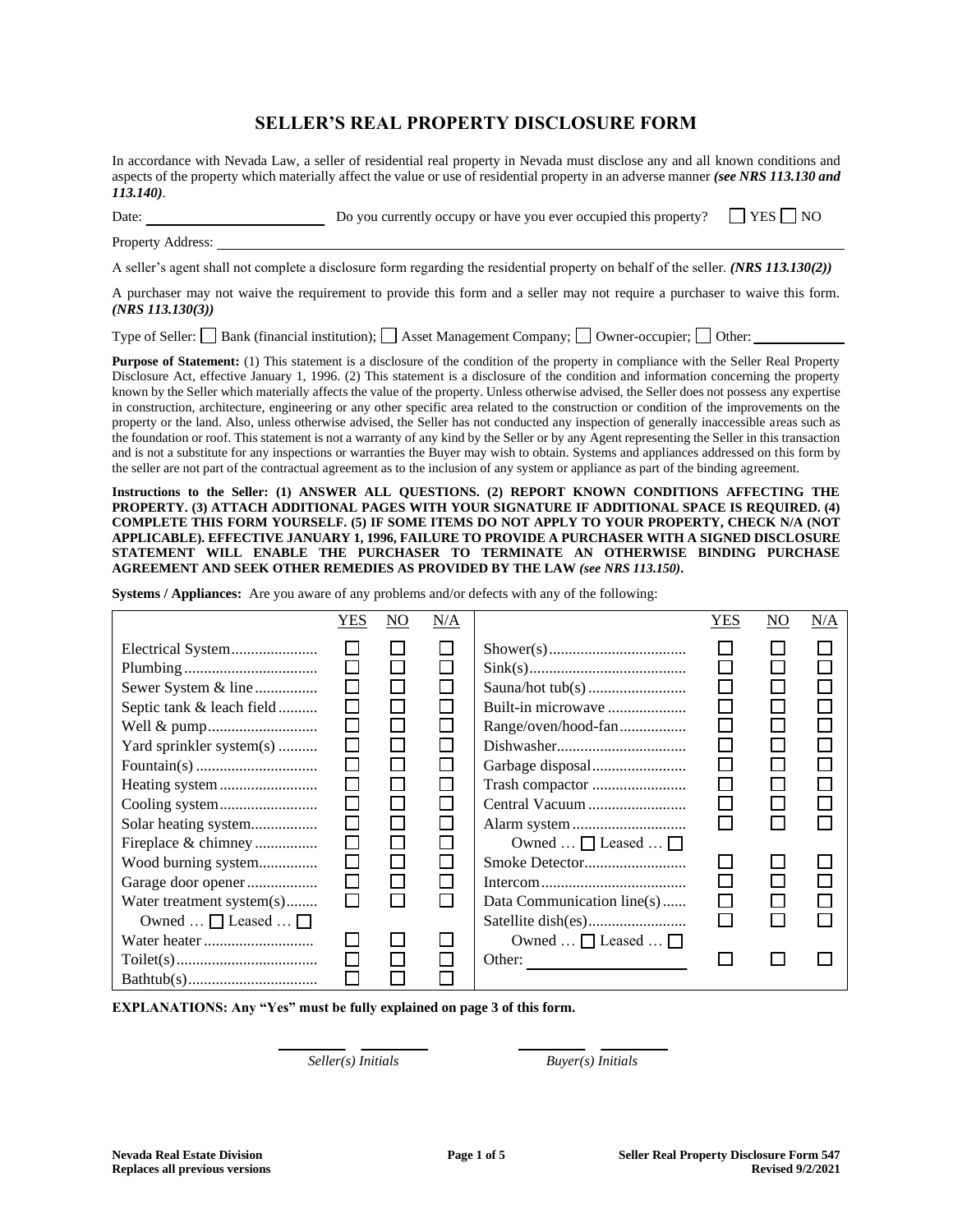## **Property Conditions, improvements, and additional information:** <br>
YES NO N/A

|    |            | Are you aware of any of the following?:                                                                                                                                                                                                                                                                                                                                                                |                  |                  |  |
|----|------------|--------------------------------------------------------------------------------------------------------------------------------------------------------------------------------------------------------------------------------------------------------------------------------------------------------------------------------------------------------------------------------------------------------|------------------|------------------|--|
| 1. |            | <b>Structure:</b>                                                                                                                                                                                                                                                                                                                                                                                      |                  |                  |  |
|    | (a)        |                                                                                                                                                                                                                                                                                                                                                                                                        | □                | $\mathsf{L}$     |  |
|    | (b)        |                                                                                                                                                                                                                                                                                                                                                                                                        | $\Box$           | П                |  |
|    | (c)        | Any construction, modification, alterations, or repairs made without required state, city or county building permits?                                                                                                                                                                                                                                                                                  | □                |                  |  |
|    | (d)        | Whether the property is or has been the subject of a claim governed by NRS 40.600 to 40.695 (construction defect                                                                                                                                                                                                                                                                                       | П                | $\Box$           |  |
|    |            | (If seller answers yes, FURTHER DISCLOSURE IS REQUIRED)                                                                                                                                                                                                                                                                                                                                                |                  |                  |  |
| 2. |            | Land / Foundation:                                                                                                                                                                                                                                                                                                                                                                                     |                  |                  |  |
|    | (a)        |                                                                                                                                                                                                                                                                                                                                                                                                        | $\Box$           | □                |  |
|    | (b)        | Any foundation sliding, settling, movement, upheaval, or earth stability problems that have occurred on the property?                                                                                                                                                                                                                                                                                  | $\Box$           | $\Box$           |  |
|    | (c)        |                                                                                                                                                                                                                                                                                                                                                                                                        | $\Box$           | $\Box$           |  |
|    | (d)        |                                                                                                                                                                                                                                                                                                                                                                                                        | $\Box$           | $\Box$           |  |
|    | (e)        |                                                                                                                                                                                                                                                                                                                                                                                                        | $\Box$           | $\Box$           |  |
|    | (f)        |                                                                                                                                                                                                                                                                                                                                                                                                        | $\Box$           | $\Box$           |  |
|    | (g)        |                                                                                                                                                                                                                                                                                                                                                                                                        | $\Box$           | $\Box$           |  |
|    |            | (If seller answers yes, FURTHER DISCLOSURE IS REQUIRED under NRS 113.065)                                                                                                                                                                                                                                                                                                                              |                  |                  |  |
| 3. |            |                                                                                                                                                                                                                                                                                                                                                                                                        | $\Box$           |                  |  |
| 4. |            |                                                                                                                                                                                                                                                                                                                                                                                                        | $\Box$           | $\Box$           |  |
| 5. |            |                                                                                                                                                                                                                                                                                                                                                                                                        |                  |                  |  |
| 6. |            | <b>Environmental:</b>                                                                                                                                                                                                                                                                                                                                                                                  |                  |                  |  |
|    | (a)        | Any substances, materials, or products which may be an environmental hazard such as but not limited to, asbestos,<br>radon gas, urea formaldehyde, fuel or chemical storage tanks, contaminated water or soil on the property?                                                                                                                                                                         | $\Box$           | $\Box$           |  |
|    | (b)        | Has property been the site of a crime involving the previous manufacture of Methamphetamine where the substances<br>have not been removed from or remediated on the Property by a certified entity or has not been deemed safe for                                                                                                                                                                     |                  |                  |  |
|    |            |                                                                                                                                                                                                                                                                                                                                                                                                        | $\Box$<br>$\Box$ |                  |  |
| 7. |            |                                                                                                                                                                                                                                                                                                                                                                                                        |                  |                  |  |
| 8. |            | Any features of the property shared in common with adjoining landowners such as walls, fences, road, driveways or other                                                                                                                                                                                                                                                                                | $\Box$           | $\Box$           |  |
| 9. |            | Common Interest Communities: Any "common areas" (facilities like pools, tennis courts, walkways or other areas co-                                                                                                                                                                                                                                                                                     | $\Box$           | $\Box$           |  |
|    |            |                                                                                                                                                                                                                                                                                                                                                                                                        | $\Box$           |                  |  |
|    | (a)        |                                                                                                                                                                                                                                                                                                                                                                                                        | $\Box$           | $\Box$           |  |
|    | (b)        |                                                                                                                                                                                                                                                                                                                                                                                                        | $\Box$           | $\Box$<br>$\Box$ |  |
|    | (c)        | Any unpaid assessments, fines or liens, and any warnings or notices that may give rise to an assessment, fine or lien?                                                                                                                                                                                                                                                                                 | $\Box$           |                  |  |
|    | (d)        |                                                                                                                                                                                                                                                                                                                                                                                                        |                  | $\Box$<br>$\Box$ |  |
|    | (e)<br>(f) | Any construction, modification, alterations, or repairs made without required approval from the appropriate Common                                                                                                                                                                                                                                                                                     |                  |                  |  |
|    |            |                                                                                                                                                                                                                                                                                                                                                                                                        | ⊔                | $\Box$           |  |
|    |            |                                                                                                                                                                                                                                                                                                                                                                                                        | □                |                  |  |
|    |            | 11. Any other conditions or aspects of the property which materially affect its value or use in an adverse manner?                                                                                                                                                                                                                                                                                     | □<br>□           | □                |  |
|    |            | (If yes, additional Federal EPA notification and disclosure documents are required)                                                                                                                                                                                                                                                                                                                    |                  |                  |  |
|    |            | 13. Water source: Municipal Community Well Domestic Well Cother                                                                                                                                                                                                                                                                                                                                        |                  |                  |  |
|    |            |                                                                                                                                                                                                                                                                                                                                                                                                        |                  |                  |  |
|    |            | If Community Well: State Engineer Well Permit Number:<br>Permanent $\Box$ Cancelled $\Box$<br>Revocable $\Box$                                                                                                                                                                                                                                                                                         |                  |                  |  |
|    |            | 14. Conservation Easements such as the SNWA's Water Smart Landscape Program: Is the property a participant?                                                                                                                                                                                                                                                                                            |                  |                  |  |
|    |            |                                                                                                                                                                                                                                                                                                                                                                                                        |                  |                  |  |
|    |            | If yes, are the solar panels: Owned $\Box$ Leased $\Box$ or Financed $\Box$                                                                                                                                                                                                                                                                                                                            |                  |                  |  |
|    |            | <b>16. Wastewater Disposal:</b> Municipal Sewer Septic System $\Box$                                                                                                                                                                                                                                                                                                                                   |                  |                  |  |
|    |            | Other $\Box$                                                                                                                                                                                                                                                                                                                                                                                           | $\Box$           | $\Box$           |  |
|    |            |                                                                                                                                                                                                                                                                                                                                                                                                        |                  |                  |  |
|    |            | $\mathbb{E} \mathbf{V} \mathbf{D} \mathbf{I}$ A $\mathbf{N} \mathbf{A} \mathbf{E} \mathbf{D} \mathbf{N} \mathbf{E}$ , $\mathbf{A} \mathbf{B} \mathbf{A} \mathbf{B} \mathbf{A} \mathbf{B} \mathbf{A}$ , $\mathbf{B} \mathbf{A} \mathbf{B} \mathbf{B} \mathbf{A} \mathbf{B} \mathbf{A} \mathbf{A} \mathbf{B} \mathbf{A}$ , $\mathbf{B} \mathbf{A} \mathbf{B} \mathbf{A} \mathbf{B} \mathbf{A} \mathbf{B$ |                  |                  |  |

**EXPLANATIONS: Any "Yes" must be fully explained on page 3 of this form.**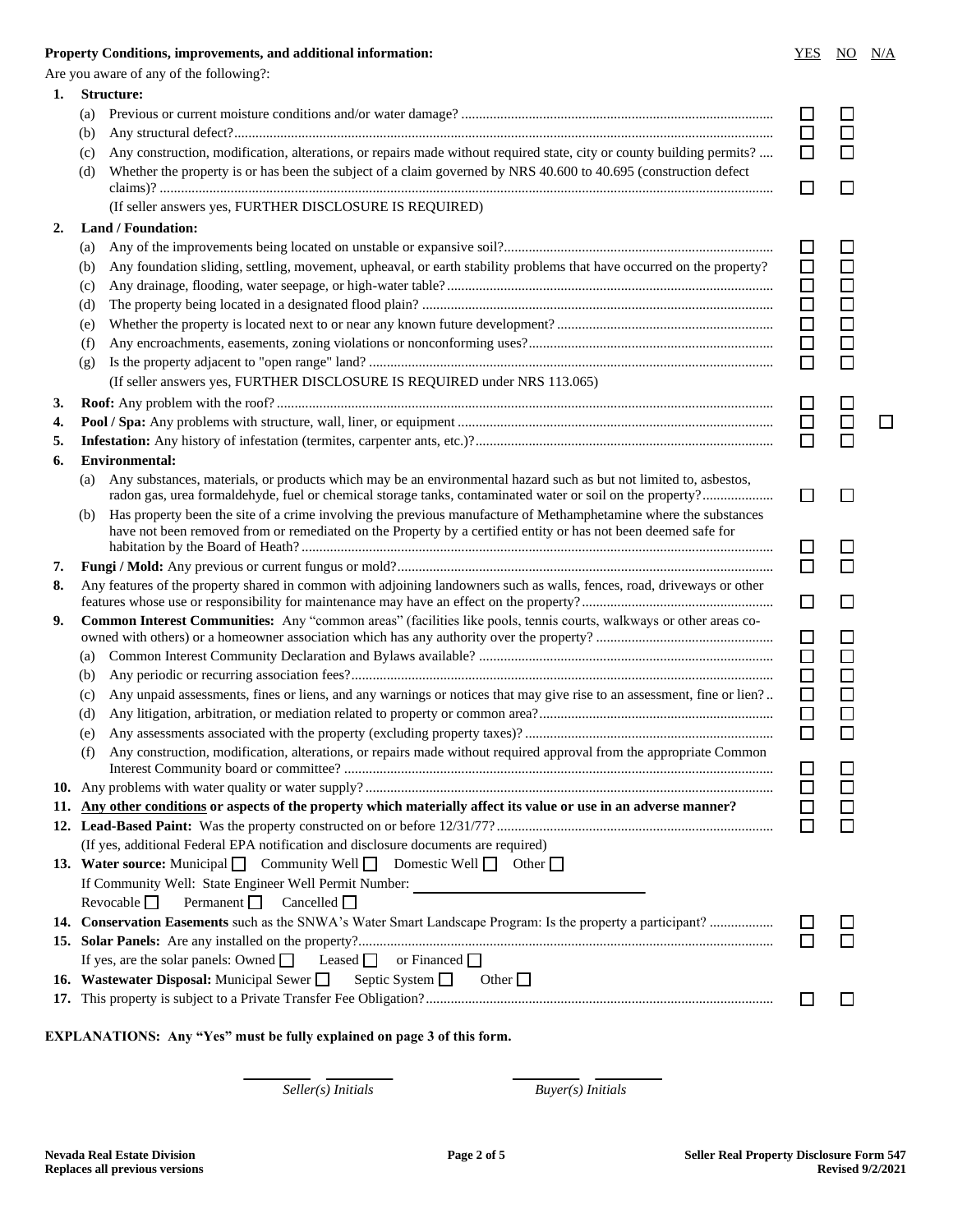**EXPLANATIONS: Any "Yes" to questions on page 1 and 2 must be fully explained here. Attach additional pages if needed.**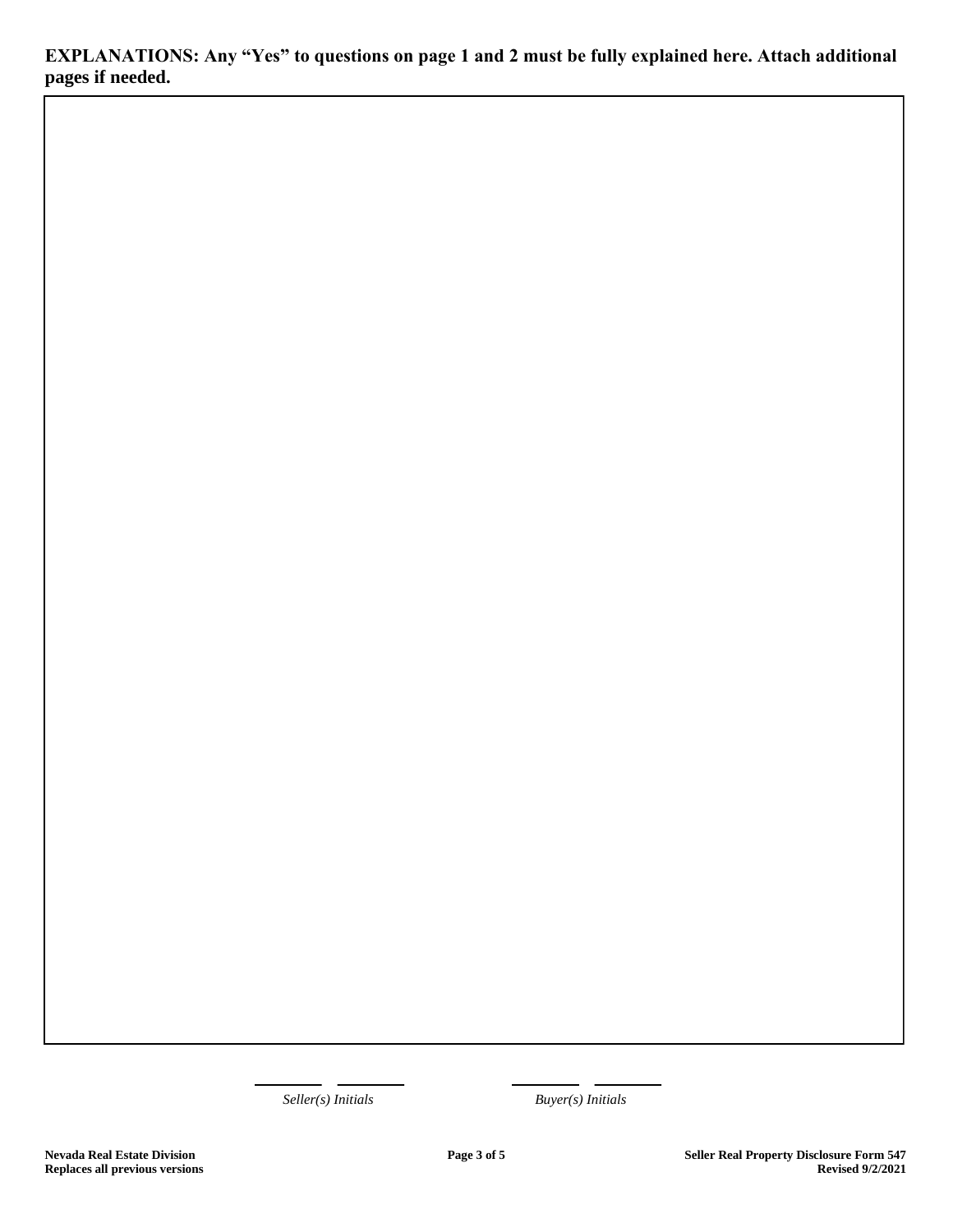**Buyers and sellers of residential property are advised to seek the advice of an attorney concerning their rights and obligations as set forth in Chapter 113 of the Nevada Revised Statutes regarding the seller's obligation to execute the Nevada Real Estate Division's approved "Seller's Real Property Disclosure Form". For your convenience, Chapter 113 of the Nevada Revised Statutes provides as follows:** 

# **CONDITION OF RESIDENTIAL PROPERTY OFFERED FOR SALE**

**NRS 113.100 Definitions.** As used in [NRS 113.100](http://www.leg.state.nv.us/NRS/NRS-113.html#NRS113Sec100) to [113.150,](http://www.leg.state.nv.us/NRS/NRS-113.html#NRS113Sec150) inclusive, unless the context otherwise requires:

1. "Defect" means a condition that materially affects the value or use of residential property in an adverse manner.

2. "Disclosure form" means a form that complies with the regulations adopted pursuant to [NRS 113.120.](http://www.leg.state.nv.us/NRS/NRS-113.html#NRS113Sec120) 

3. "Dwelling unit" means any building, structure or portion thereof which is occupied as, or designed or intended for occupancy as, a residence by one person who maintains a household or by two or more persons who maintain a common household.

4. "Residential property" means any land in this state to which is affixed not less than one nor more than four dwelling units.

5. "Seller" means a person who sells or intends to sell any residential property.

(Added to NRS by 1995, 842; A [1999, 1446\)](http://www.leg.state.nv.us/Statutes/70th/Stats199909.html#Stats199909page1446)

## **NRS 113.110 Conditions required for "conveyance of property" and to complete service of document.** For the purposes of [NRS 113.100](http://www.leg.state.nv.us/NRS/NRS-113.html#NRS113Sec100) to [113.150,](http://www.leg.state.nv.us/NRS/NRS-113.html#NRS113Sec150) inclusive:

1. A "conveyance of property" occurs:

(a) Upon the closure of any escrow opened for the conveyance; or

(b) If an escrow has not been opened for the conveyance, when the purchaser of the property receives the deed of conveyance.

2. Service of a document is complete:

(a) Upon personal delivery of the document to the person being served; or

(b) Three days after the document is mailed, postage prepaid, to the person being served at his last known address.

(Added to NRS by 1995, 844)

 **NRS 113.120 Regulations prescribing format and contents of form for disclosing condition of property.** The Real Estate Division of the Department of Business and Industry shall adopt regulations prescribing the format and contents of a form for disclosing the condition of residential property offered for sale. The regulations must ensure that the form:

1. Provides for an evaluation of the condition of any electrical, heating, cooling, plumbing and sewer systems on the property, and of the condition of any other aspects of the property which affect its use or value, and allows the seller of the property to indicate whether or not each of those systems and other aspects of the property has a defect of which the seller is aware.

2. Provides notice:

(a) Of the provisions of  $NRS$  113.140 and subsection 5 of  $NRS$  113.150.

(b) That the disclosures set forth in the form are made by the seller and not by his agent.

(c) That the seller's agent, and the agent of the purchaser or potential purchaser of the residential property, may reveal the completed form and its contents to any purchaser or potential purchaser of the residential property.

(Added to NRS by 1995, 842)

**NRS 113.130 Completion and service of disclosure form before conveyance of property; discovery or worsening of defect after service of form; exceptions; waiver.**

1. Except as otherwise provided in subsection 2:

- (a) At least 10 days before residential property is conveyed to a purchaser:
	- (1) The seller shall complete a disclosure form regarding the residential property; and

(2) The seller or the seller's agent shall serve the purchaser or the purchaser's agent with the completed disclosure form.

A seller's agent shall not complete a disclosure form regarding the residential property on behalf of the seller.

(b) If, after service of the completed disclosure form but before conveyance of the property to the purchaser, a seller or the seller's agent discovers a new defect in the residential property that was not identified on the completed disclosure form or discovers that a defect identified on the completed disclosure form has become worse than was indicated on the form, the seller or the seller's agent shall inform the purchaser or the purchaser's agent of that fact, in writing, as soon as practicable after the discovery of that fact but in no event later than the conveyance of the property to the purchaser. If the seller does not agree to repair or replace the defect, the purchaser may:

(1) Rescind the agreement to purchase the property; or

(2) Close escrow and accept the property with the defect as revealed by the seller or the seller's agent without further recourse.

(c) A seller's agent is not liable to the purchaser for damages if:

(1) The seller is aware of a defect and fails to disclose the defect to the purchaser on the disclosure form as required pursuant to paragraph (a); or

(2) After service of the completed disclosure form but before conveyance of the property to the purchaser, the seller discovers a new defect in the residential property that was not identified on the completed disclosure form or discovers that a defect identified on the completed disclosure form has become worse than was indicated on the form and fails to inform the purchaser or the purchaser's agent of that fact as required pursuant to paragraph (b).

The provisions of this paragraph do not affect, and must not be construed to affect, the obligation of a seller's agent to comply with the provisions of paragraph (a) of subsection 1 of NRS 645.252.

2. Subsection 1 does not apply to a sale or intended sale of residential property:

(a) By foreclosure pursuant to [chapter 107](http://www.leg.state.nv.us/NRS/NRS-107.html#NRS107) of NRS.

(b) Between any co-owners of the property, spouses or persons related within the third degree of consanguinity.

(c) Which is the first sale of a residence that was constructed by a licensed contractor.

(d) By a person who takes temporary possession or control of or title to the property solely to facilitate the sale of the property on behalf of a person who relocates to another county, state or country before title to the property is transferred to a purchaser.

 3. A purchaser of residential property may not waive any of the requirements of subsection 1. A seller of residential property may not require a purchaser to waive any of the requirements of subsection 1 as a condition of sale or for any other purpose.

4. If a sale or intended sale of residential property is exempted from the requirements of subsection 1 pursuant to paragraph (a) of subsection 2, the trustee and the beneficiary of the deed of trust shall, not later than at the time of the conveyance of the property to the purchaser of the residential property, or upon the request of the purchaser of the residential property, provide:

(a) Written notice to the purchaser of any defects in the property of which the trustee or beneficiary, respectively, is aware; and

(b) If any defects are repaired or replaced or attempted to be repaired or replaced, the contact information of any asset management company who provided asset management services for the property. The asset management company shall provide a service report to the purchaser upon request.

5. As used in this section:

(a) "Seller" includes, without limitation, a client as defined in [NRS 645H.060.](http://www.leg.state.nv.us/NRS/NRS-645H.html#NRS645HSec060)

(b) "Service report" has the meaning ascribed to it in [NRS 645H.150.](http://www.leg.state.nv.us/NRS/NRS-645H.html#NRS645HSec150) 

(Added to NRS by [1995, 842;](http://www.leg.state.nv.us/Statutes/68th/Stats199505.html#Stats199505page842) A [1997, 349;](http://www.leg.state.nv.us/Statutes/69th/Stats199703.html#Stats199703page349) [2003, 1339;](http://www.leg.state.nv.us/Statutes/72nd/Stats200310.html#Stats200310page1339) [2005, 598;](http://www.leg.state.nv.us/Statutes/73rd/Stats200507.html#Stats200507page598) [2011, 2832\)](http://www.leg.state.nv.us/Statutes/76th2011/Stats201123.html#Stats201123page2832)